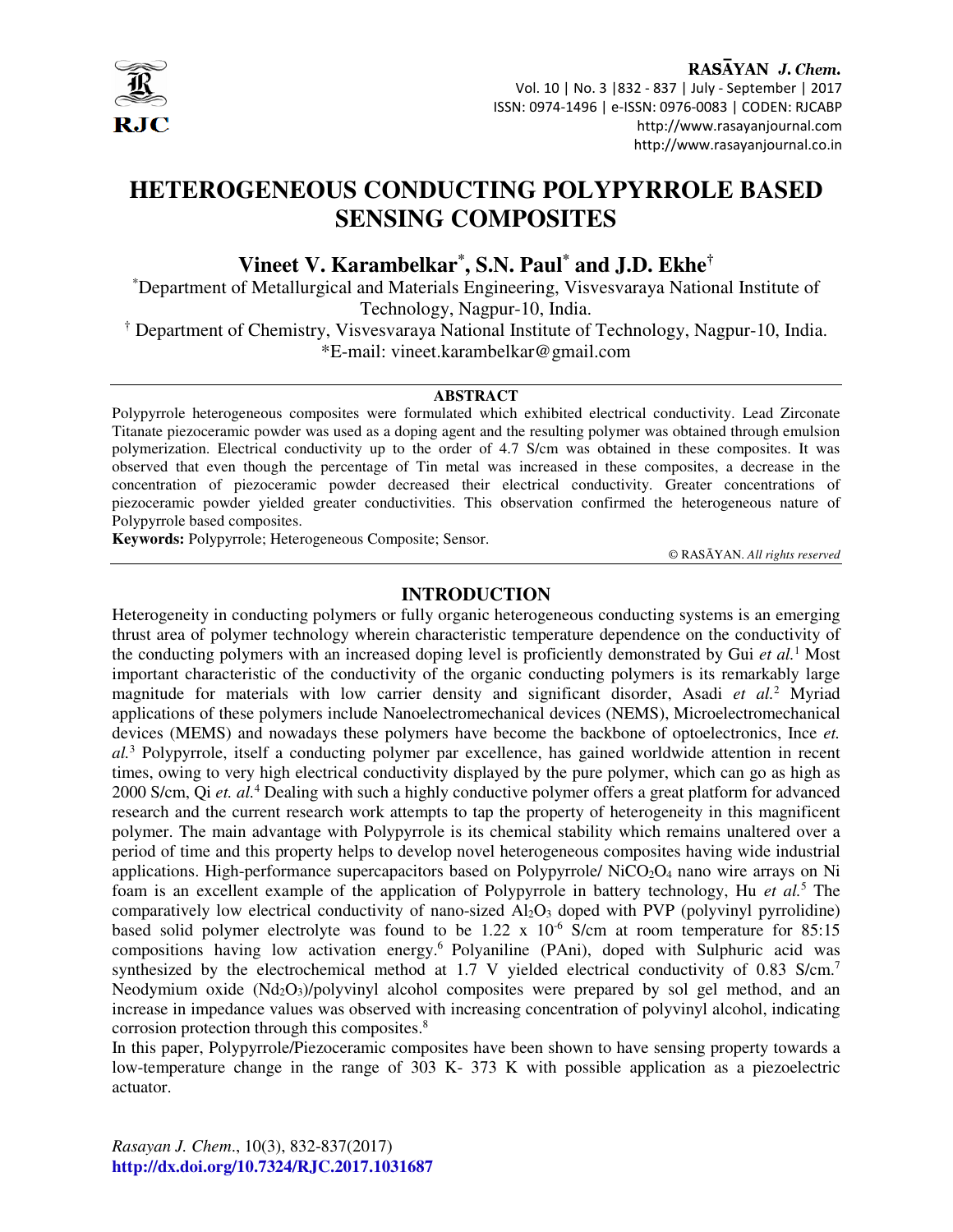## **EXPERIMENTAL**

Pyrrole monomer (Acros Organics) was distilled prior the polymerization process and the piezoceramic powder, Lead Zirconate Titanate with a particle size of 950 nm was used as is. Tin metal powder (Loba Chemie) with a mesh size of 325 meshes was also used as is. Sodium Lauryl Sulfate (Sigma Aldrich) and Potassium Persulfate (Sigma Aldrich) were also used as received. Resistance measurements were taken on a two point probe digital multimeter.

 An emulsion of sodium lauryl sulfate surfactant (3.7 g) and potassium persulfate oxygen ion donating initiator  $(6.0 \text{ g})$  was prepared in a 250 ml beaker and pyrrole monomer  $(5.5 \text{ ml})$  along with piezoceramic powder and the Tin metal powder was added in various percentages as given in Table-1. The resulting grayish black polymer was filtered using Whatman Filter Paper Number 40 and dried in a hot air oven at 150<sup>o</sup>C. The polymer was subsequently weighed till three constant weights were obtained.

Three piezoceramic composites with varying percentages of Lead Zirconate Titanate and Tin metal powder were formulated as given in Table-1.

| Composite Number | Tin Powder $(\% )$ | Piezoceramic Powder (%) |
|------------------|--------------------|-------------------------|
|                  |                    |                         |
|                  |                    |                         |
|                  |                    |                         |

Table-1: Piezoceramic composite mixtures

The synthesized polymer samples were then pressed in a hydraulic pellet press at 7.2 tons of pressure to yield pellets of uniform thickness of 1mm. Resistance in Ohms  $(Ω)$  of these pressed pellets was measured and conductivity was calculated using the relation  $C = \Omega^{-1}$ . Table 2 gives the conductivities obtained for these pressed pellets.

Table-2: Conductivities of Polypyrrole/Piezoceramic powder composites

| Composite Number | Conductivity (S/cm) |
|------------------|---------------------|
|                  |                     |
|                  |                     |
|                  |                     |

#### **RESULTS AND DISCUSSION**

It was observed that conductivity decreased from 4.77 S/cm to 10<sup>-4</sup> S/cm irrespective of the increase in the percentage of Tin metal powder. The decrease in the percentage of piezoceramic powder lowered the conductivity, whereas an increase in the piezoceramic powder caused an increase in the conductivity values. This observation explains the true heterogeneous nature of these composites.

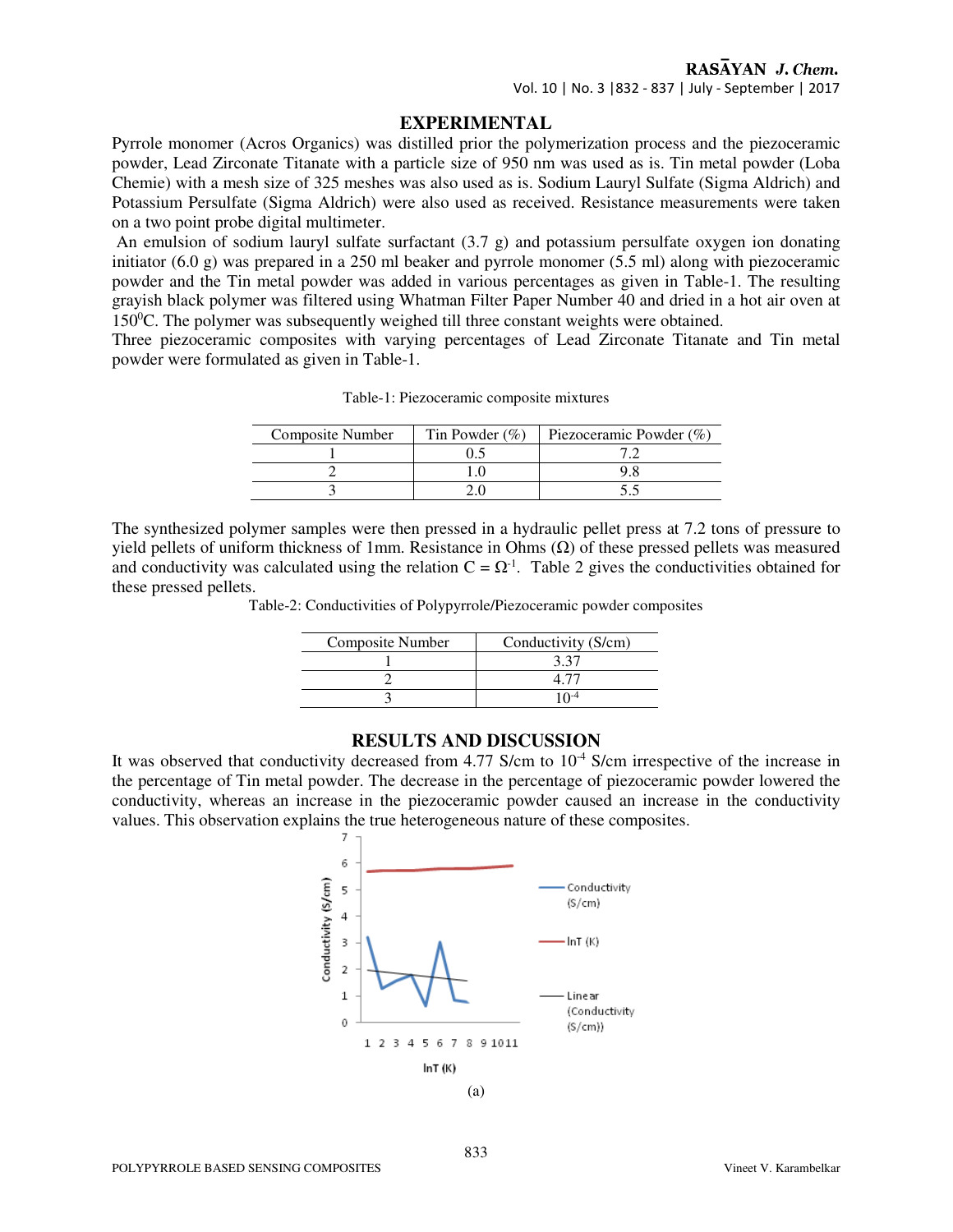Vol. 10 | No. 3 |832 - 837 | July - September | 2017



Fig.-1: (a) Effect of temperature on the conductivity of composite 1 and (b) Effect of temperature on the conductivity of composite 2

The resulting composites were found to have excellent chemical stability with very low level of contamination and their conductivity remained unaltered even after long storage times (~ three months). Figure-1 illustrates the effect of temperature on the conductivity of Polypyrrole/Piezoceramic composite 1 and 2 respectively. Figure-2 shows the effect of temperature on composite 3.



Fig.-2: Effect of temperature on the conductivity of composite 3

It was observed that the composite number 2 with 9.8 % of piezoceramic powder showed maximum conductivity of 4.77 S/cm and the conductivity decreased when the concentration of piezoceramic powder was dropped even though Tin metal powder concentration was increased. The actual Polypyrrole/Piezoceramic composite is shown in Fig.-3.



Fig.-3: Actual Polypyrrole/Piezoceramic composite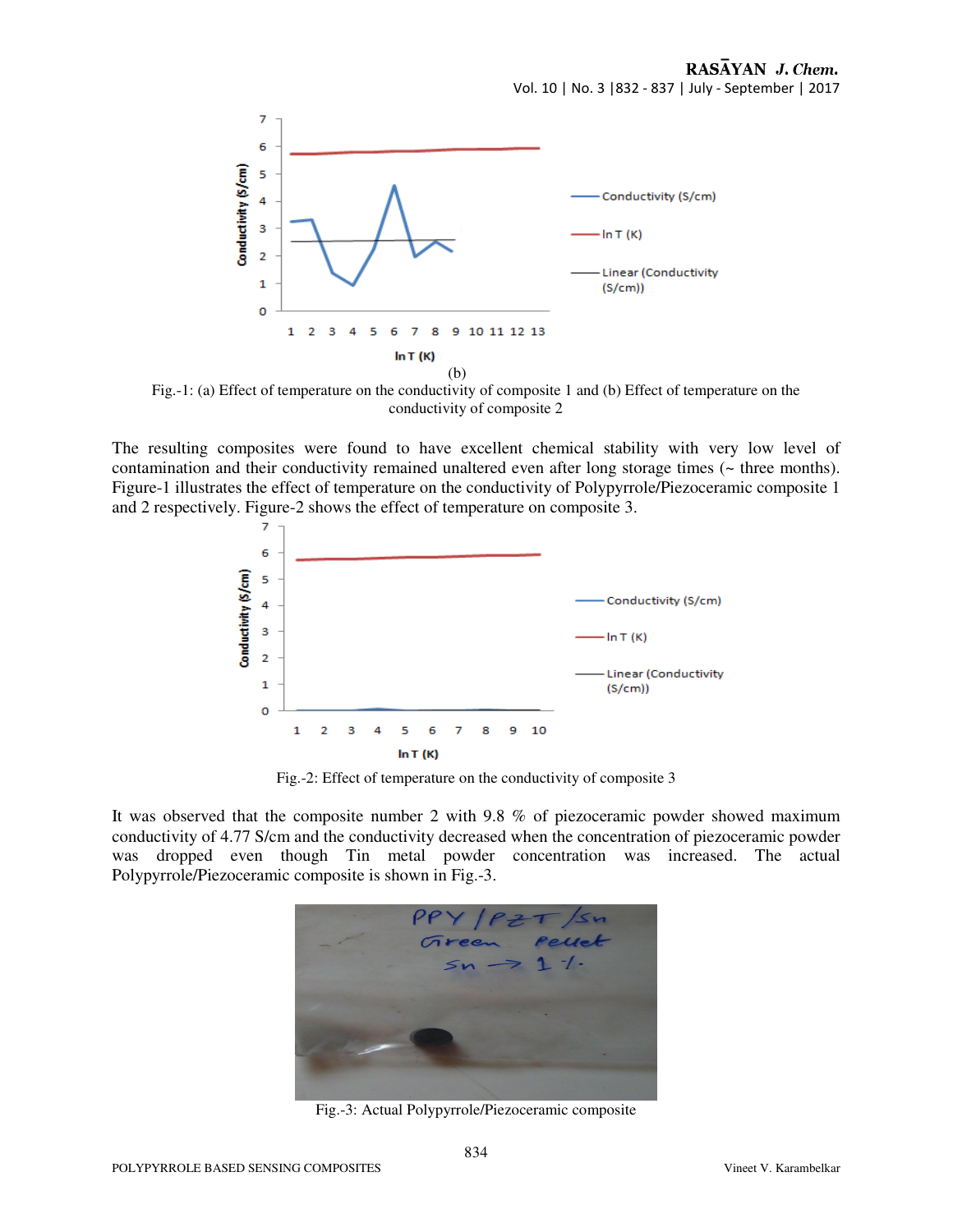Vol. 10 | No. 3 |832 - 837 | July - September | 2017

A comparison between the applied voltage and the corresponding temperatures is depicted in Fig.-4 of the composites 1, 2 and 3 respectively.



Fig.-4: Applied voltage against temperature of composites: (a) 1 (b) 2 and (c) 3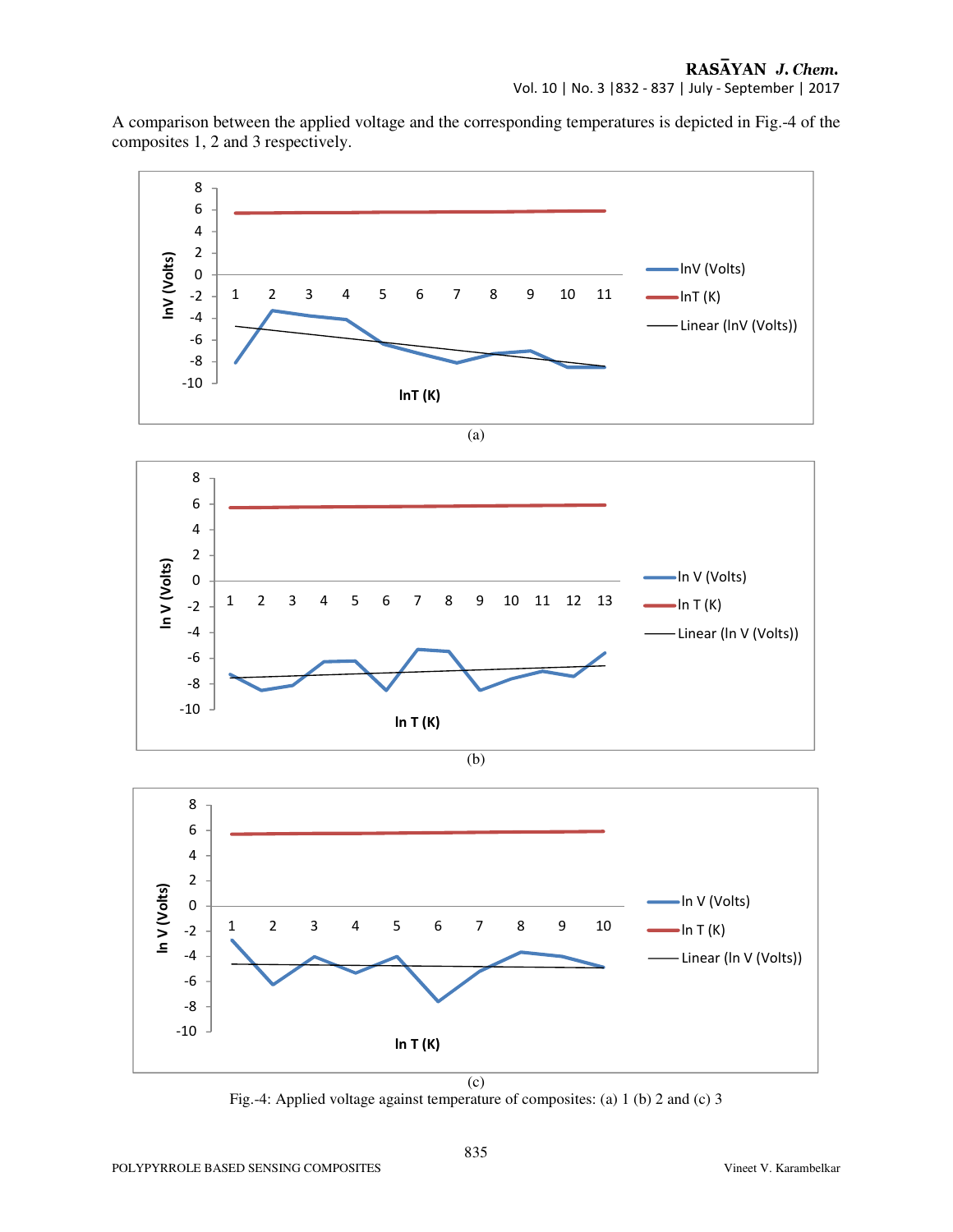## RASAYAN J. Chem. Vol. 10 | No. 3 |832 - 837 | July - September | 2017

It was evident from Fig.-4(b) that even a slight temperature change produced a weak voltage signal, and as the temperature range increased till 373 K the voltage signal became strong, reached a maximum and then decreased. This was the sample in which percentage of piezoceramic powder was more as compared to samples in 4 (a) and 4 (c). However, in Fig.-4 (a) and 4 (c) voltage signal consistently decreased with a rise in temperatures, where the percentage of the piezoceramic powder was lesser, in spite of the increase in the percentage of Tin metal powder. This observation clearly indicated heterogeneous nature of the Polypyrrole/Piezoceramic composites and the success of the experiment. Characterization of these Polypyrrole/Piezoceramic composites by SEM micrograph studies revealed uniform deposition of the piezoceramic powder layer over the polymer along with Tin metal powder. Figure-5 depicts the SEM micrograph of the Polypyrrole/Piezoceramic composite.



| El AN                                                      |                                                                                                                                                                           |                                                                                        |                                                                                        | Series unn. C norm. C Atom. C Error (1 Sigma)<br>[wt.%] [wt.%] [at.%]                  | $[wt.\$                                                                              |
|------------------------------------------------------------|---------------------------------------------------------------------------------------------------------------------------------------------------------------------------|----------------------------------------------------------------------------------------|----------------------------------------------------------------------------------------|----------------------------------------------------------------------------------------|--------------------------------------------------------------------------------------|
| $\mathcal{C}$<br>$\bigcirc$<br>Pb.<br>S.<br>Zr<br>K<br>C1. | 6 K-series<br>8 K-series<br>82 M-series<br>16 K-series<br>40 L-series<br>Na 11 K-series<br>19 K-series<br>Ca 20 K-series<br>Ti 22 K-series<br>17 K-series<br>F 9 K-series | 32.19<br>20.17<br>6.18<br>1.57<br>1.19<br>1.12<br>0.88<br>0.85<br>0.81<br>0.55<br>0.44 | 48.75<br>30.54<br>9.36<br>2.37<br>1.81<br>1.70<br>1.33<br>1.29<br>1.22<br>0.84<br>0.66 | 64.06<br>30.13<br>0.71<br>1.17<br>0.31<br>1.17<br>0.54<br>0.51<br>0.40<br>0.37<br>0.55 | 4.01<br>2.74<br>0.26<br>0.09<br>0.08<br>0.10<br>0.06<br>0.06<br>0.06<br>0.05<br>0.16 |
|                                                            | Mg 12 K-series                                                                                                                                                            | 0.06                                                                                   | 0.09                                                                                   | 0.06                                                                                   | 0.03                                                                                 |